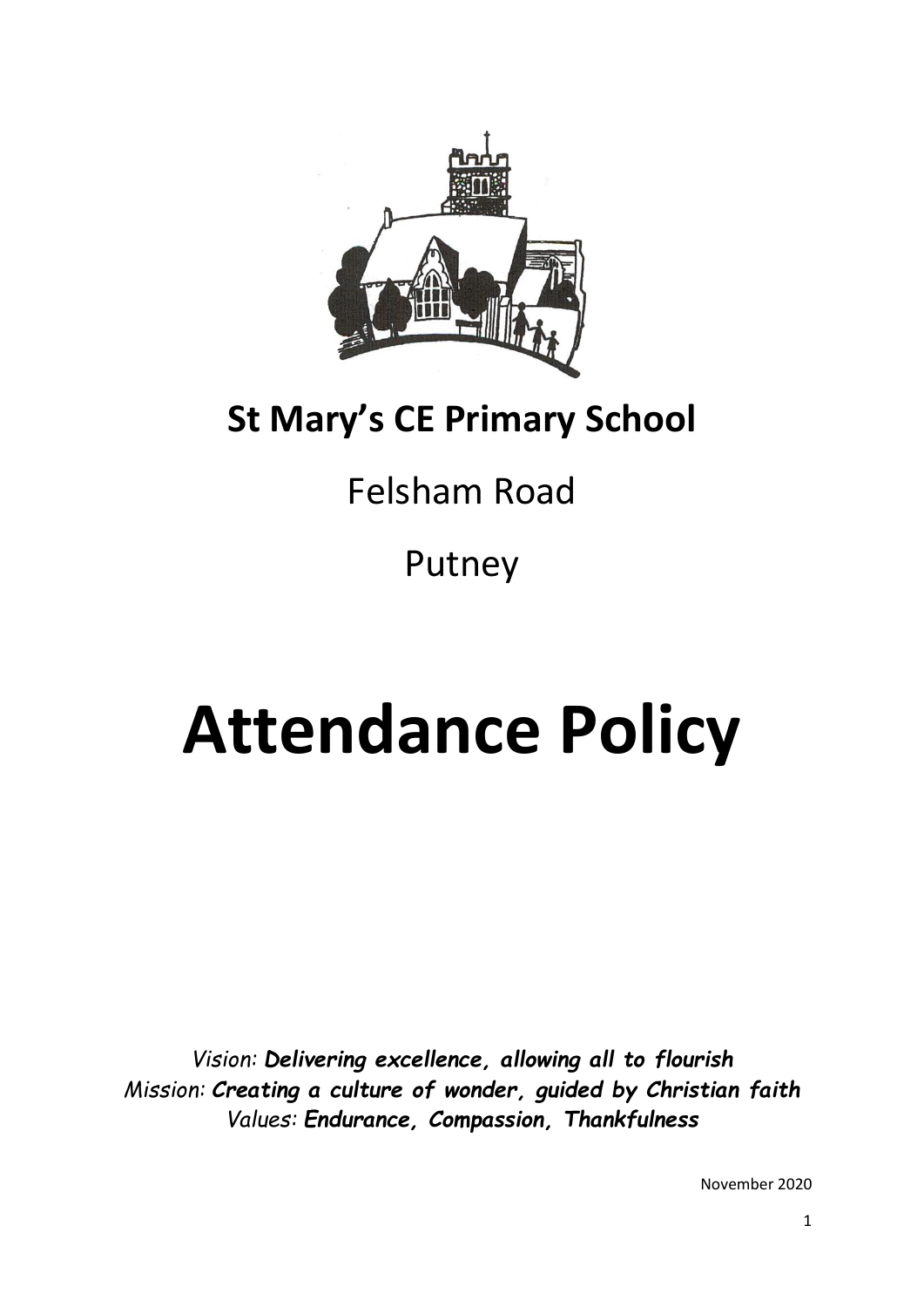#### **Introduction**

This policy has been developed for use by school staff and governors to ensure best possible attendance outcomes for all pupils at the school. It is also intended to provide clear structures for attendance practice and to provide guidance for parents/carers and pupils.

The school staff and governors of St. Mary's CE Primary School, alongside the Diocese and LEA, believe that it is essential for all pupils to attend school regularly and avoid any absence. Any loss of time at school can adversely affect a child's attainment as all pupils benefit from regular school attendance.

To this end we will do all we can to encourage parent/carers to ensure that the children in their care achieve maximum possible attendance and that any problems that prevent full attendance are identified and acted on promptly.

Parents should be aware that the school day contains two sessions, morning and afternoon. For example, if a pupil is reported to have missed two sessions – it may mean they have missed a whole day's schooling, or the equivalent of two mornings; two afternoons; or a combination of a morning or an afternoon session.

#### **Addendum – COVID-19 Pandemic:**

#### **Adjustments to the start and end of the school day**

During the COVID-19 pandemic the start and end of the school day have been staggered to allow for social distancing and therefore children are arriving school at different times to their peers and in some cases their siblings in other classes. A 'soft start' to the day has also been introduced so that wherever possible siblings can arrive and leave together, reducing the number of times that parent/carers need to visit school at each end of the day. These timings are amended to respond to the ever changing situation. Parent/carers should refer to the current version of the daily procedures for timings.

During the Autumn Term 2020 the focus is on getting children into school. We appreciate that the staggered start times make it difficult for all children to arrive on time. The school gates close at 9.05am. Any child who enters school through the office or who is sent to the office after the register has been completed in class will receive an 'L' code.

If there has been no request for late attendance or an alternative reason for lateness is not provided, then the child will be registered as late (after registration closes  $- U$ ) after 9.30am.

Any parent/carer who is anxious about their child attending school due to the current pandemic should discuss their concerns with the Head Teacher. Guidance states that all pupils and students should continue to attend education settings at all local COVID alert levels unless they are one of the very small number of pupils or students under paediatric or other specialist care and have been advised by their GP or clinician not to attend an education setting. Where this is the case,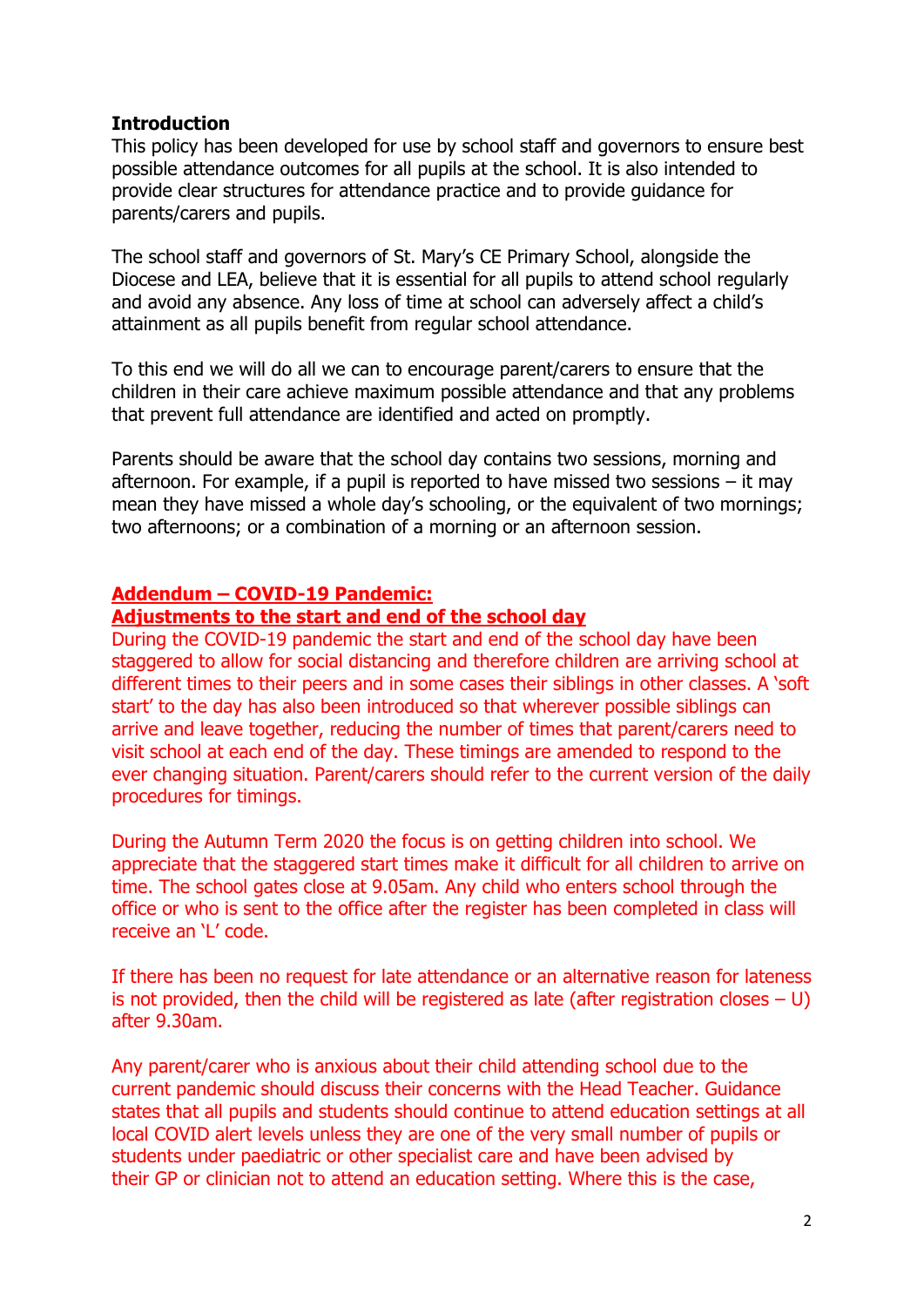medical evidence should be sent to the Head Teacher who will ensure learning is provided for children who are self-isolating.

Children who are absent from school due to having the virus or through having to self-isolate will be coded as an 'X' (COVID related absence). Remote education will be provided.

Children who have to self-isolate as a result of travel to an area where there are rules requiring self-isolation will be coded as a 'G' (unauthorised holiday). Learning will not be provided for children who are self-isolating for this reason. Parent/carers will provide evidence of the need for self-isolation.

#### **Expectations**

#### **We expect that all pupils on roll will:**

- Attend school on each day the school is open to pupils as long as they are fit and healthy enough to do so
- Arrive at registration sessions and lessons punctually:
	- The bell rings at 8:55am and the gate closes at 9am after this time, pupils enter the school via the office and will be marked in the register as late (before registration closes – L)
	- After 9:15am, if there has been no request for late attendance or an alternative reason for lateness is not provided then the child will be registered as late (after registration closes – U)
- Attend all the required lessons and engage with the education being provided
- Arrive at school appropriately prepared for the day

# **We expect that all parents/carers will:**

- Discuss promptly with the Head Teacher any problems that might deter their child from attending school
- Provide up to date contact details
- Ensure regular school attendance and be aware of their legal responsibilities
- Ensure that the child/children in their care arrive at school each day punctually and properly prepared for the school day
- Contact the school before 8:30am whenever their child/children is/are unable to attend school, on the first day and every subsequent day of his/her/their absence, and
- send a note/email detailing the reasons for absence
- **The school reserves the right to ask a parent to provide medical evidence where children are ill on the first and/or last days of term/half term.**
- Contact the school promptly whenever any problem occurs that may keep the child away from school
- Make written requests in advance for foreseen absences
- Collect their child promptly at the correct time

#### **We expect that school staff will**:

 Maintain at least three contact details for each family, at least one of which should be for a person or persons outside of the immediate family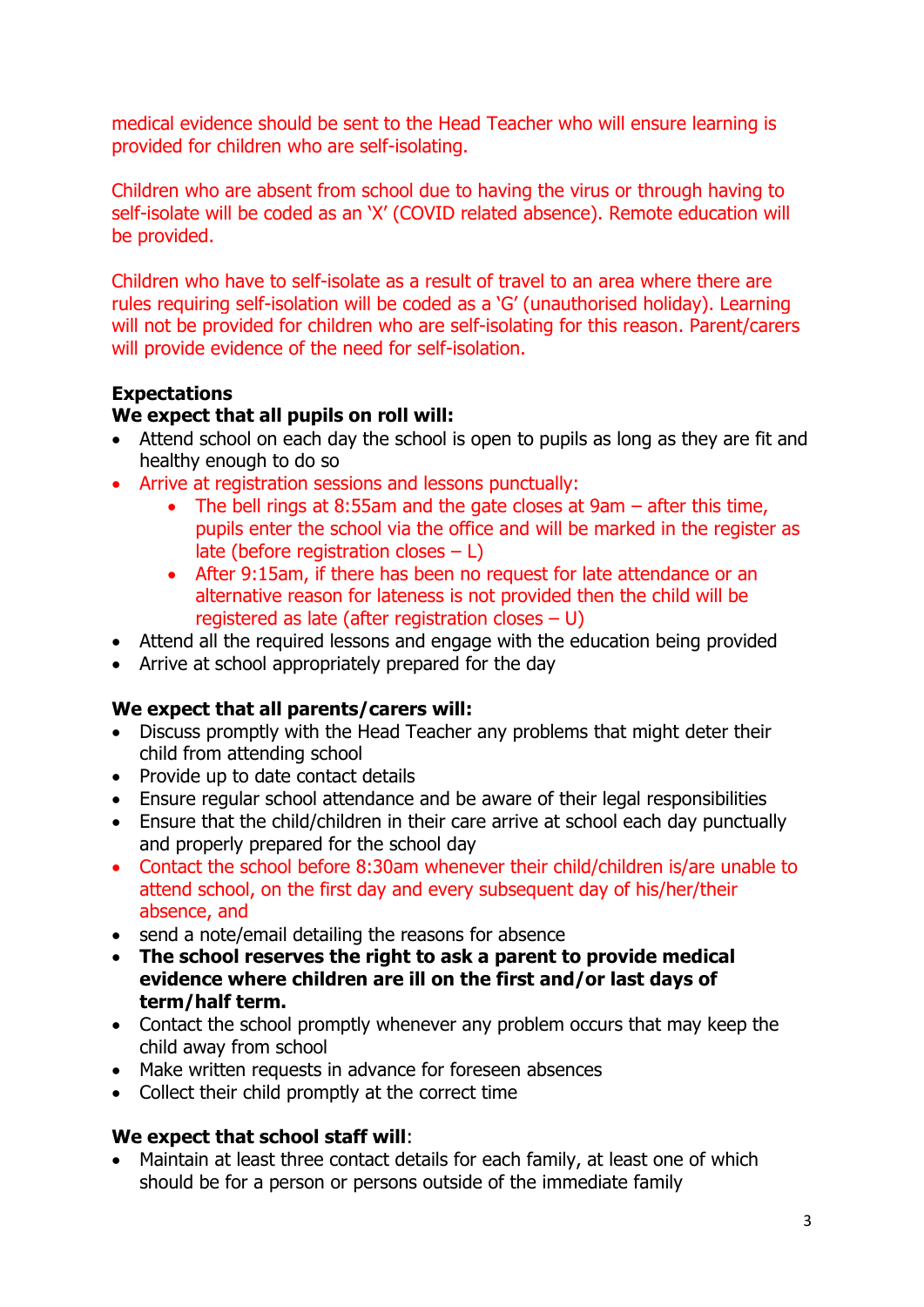- Keep regular and accurate records of attendance for all pupils, at least twice daily
- Monitor every pupil's attendance
- Contact parents as soon as possible (by 11:30am) on the first day of absence where no message has been received to explain the absence
- Follow up all unexplained absences to obtain notes giving a reason for the absence and the likely date of return
- Emphasise the importance of good attendance and take positive steps to encourage it
- Provide a welcoming atmosphere for children
- Provide a safe learning environment
- Provide a sympathetic response to any parent/carer/pupil's concerns
- Make initial enquiries of parents/carers of pupils who are not attending regularly, express their concern and clarify the school's and the LEA's expectations with regard to regular school attendance
- Ensure irregular or concerning patterns of attendance are identified early and steps are taken to improve attendance wherever possible
- Refer a parent who is repeatedly late to collect their child from school to Wandsworth Children's Services

#### **Definition of authorised absence:**

An absence is classified as authorised when the school has ascertained that a child has been away from school for a legitimate reason and the school has received notification from a parent/carer e.g. if a child is unwell and the parent writes a note/email/telephones the school to explain the absence. Exceptional cases of religious observance or particular family circumstances may result in an authorised absence being granted by the school. Exceptional cases would be those in which recent or imminent bereavement is a factor.

Only the school can authorise an absence. Parent/carers do not have this authority. Consequently, not all absences supported by parent/carers will be authorised by the school.

#### **Definition of unauthorised absence**

An absence is classified as unauthorised when a child is away from the school without the permission of **both** the school and the parent. Therefore, the absence is unauthorised if a child is away from school without good reason, even with the support of a parent/carer e.g. holidays, if a parent/carer takes their child out of school to go shopping during school hours, allows a child to stay away from school to celebrate a family birthday or to go on a family outing.

#### **Holidays**

Authorised leave will **not** be granted for holidays. The school holiday dates are published in advance and we strongly advise parents/carers to book their family holidays during the school holidays.

Should parent/carers choose to take their children out of school during term time then learning will not be provided for the period of the absence and normal class routines will apply.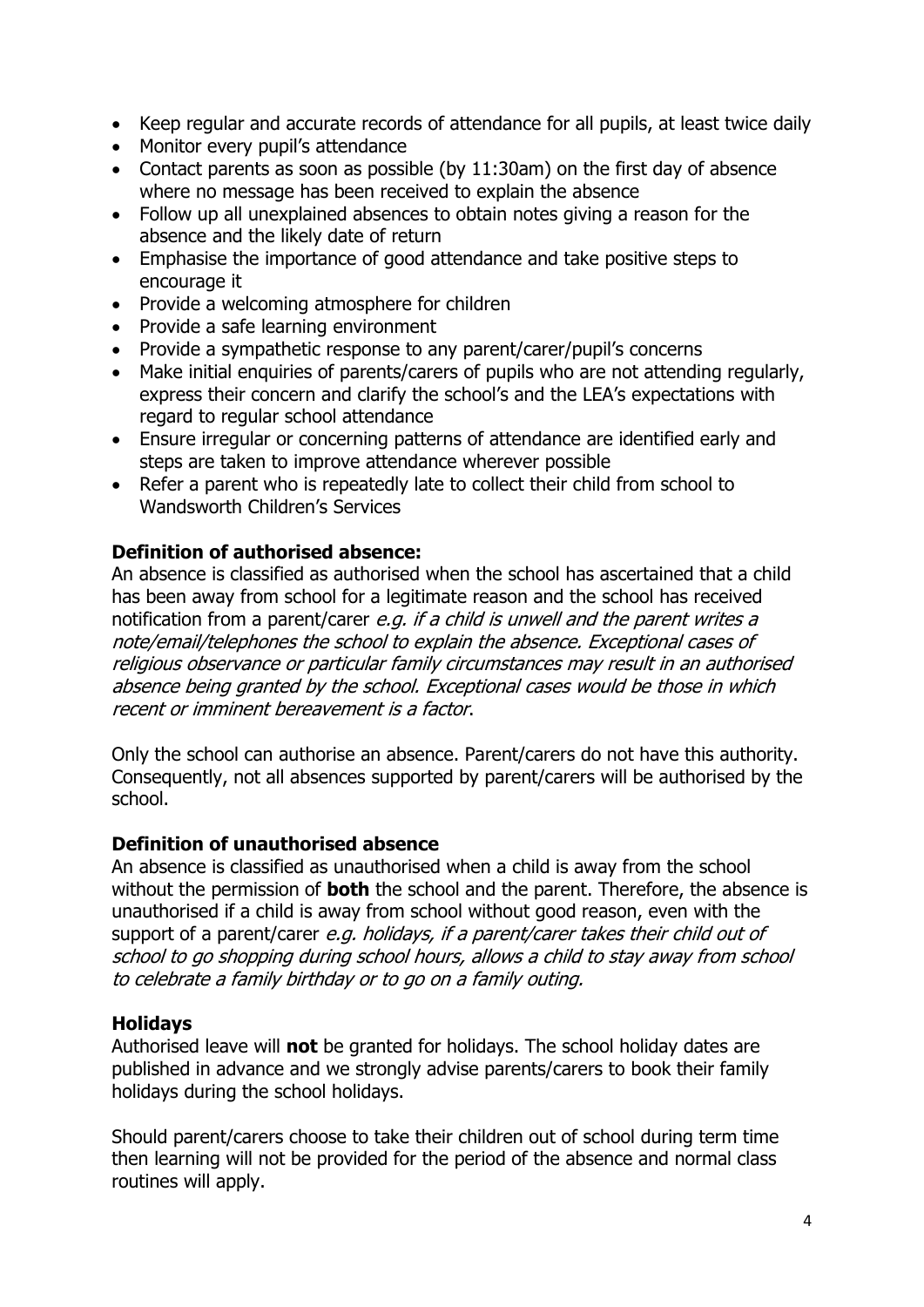Parents who choose to take a leave of absence which has **not** been authorised by the Head Teacher may receive a penalty notice from the Local Education Authority.

#### **No parents/carers can demand leave of absence for their child/children as a right.**

#### **Encouraging Good Attendance**

St. Mary's encourages regular attendance in the following ways:

- By providing a caring and welcoming learning environment
- By responding promptly to a child/parent's concerns about the school or other pupils
- By marking registers accurately and punctually during morning and afternoon registration. If pupils arrive at school after the close of the register without a written explanation, the lateness will be recorded as an unauthorised absence and the pupil's name recorded in the late book in case of a fire drill or emergency
- By monitoring pupils, informing parents/carers in writing of irregular attendance, arranging meetings with them if necessary and referring the family to the Education Welfare Service if the irregular attendance continues

#### **Responding to Non-Attendance**

When a pupil does not attend school we will respond in the following manner:

- On the first day of absence, if no note or telephone call is received from the parent/carer the school will endeavour to contact them by 11:30am that day If the family are not contactable on the telephone, then all of their emergency contacts will be telephoned until a reason for absence has been found
- If emergency contacts are exhausted and there is still no reason for absence, then a home visit will be carried out
- If there is no response from telephone or home visit contact by the end of the first day, the school will make a referral to Wandsworth Children's Services
- Failure by parent/carers to comply with the expectations set by the Local Authority (LA) could result in further or legal action, an application for an Education Supervision Order, or court prosecution

# **Changing Schools**

It is important that if families decide to send the child/children in their care to a different school they inform St. Mary's in writing as soon as possible. A pupil will not be removed from this school roll until the following information has been received in writing and the Wandsworth in-year transfer form or equivalent has been completed by the parent/carer and signed by the Head Teacher. The letter should contain:

- The reasons for sending the child/ren to a different school
- The date the pupil will be leaving this school and starting the next
- The address of the new school
- The new home address, if it is known/applicable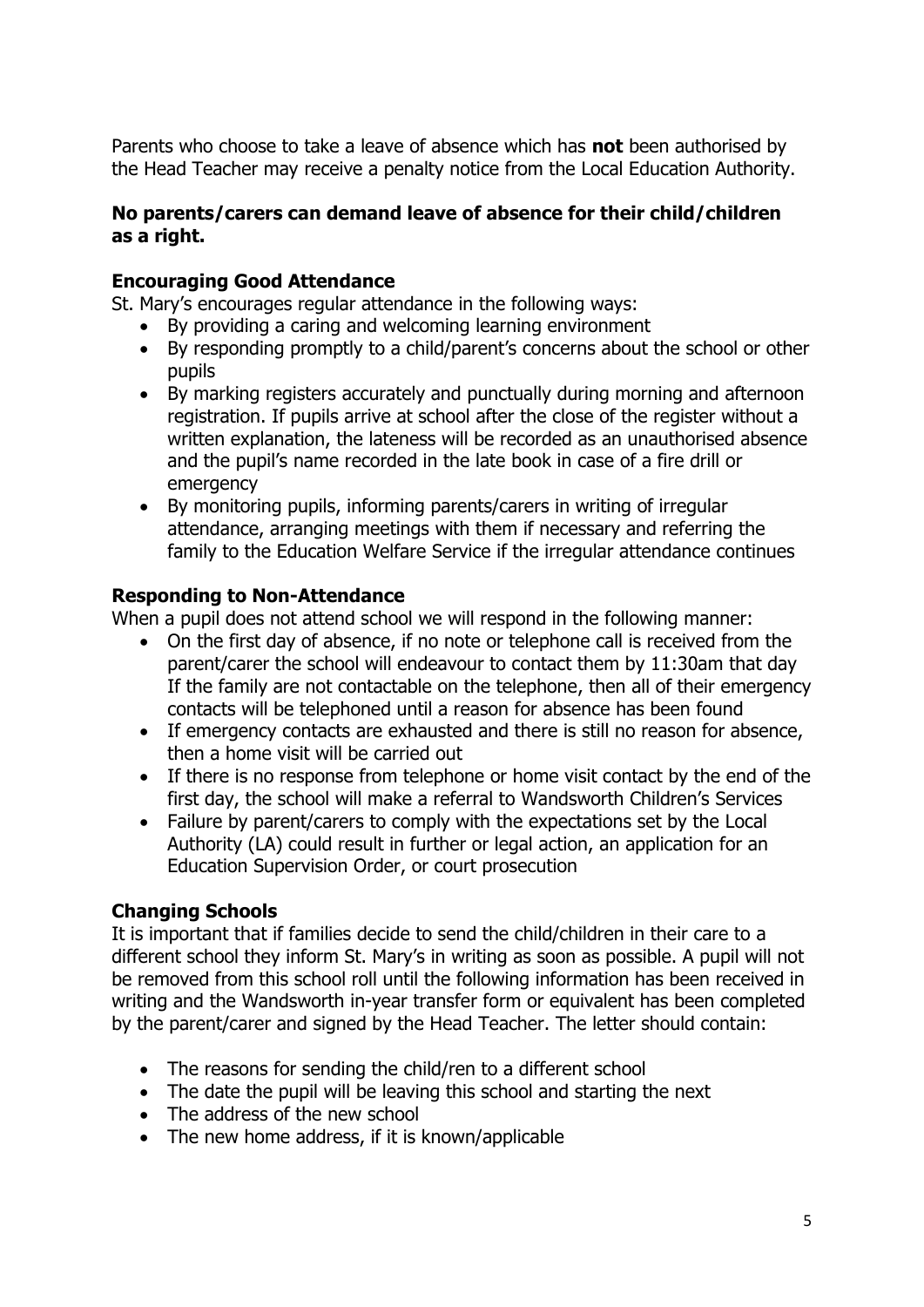The pupil's school records will then be sent securely on to the new school as soon as possible. If a parent/carer appears to have removed their child from school or the child has completely stopped attending without providing the above information, the family will be referred to Wandsworth Children's Services immediately.

The same will apply to families transferring *into* St. Mary's. St. Mary's will contact the Head Teacher of the child/rens' current school (if it is a state maintained school in Wandsworth) as a matter of professional courtesy, before offers are made to any families on the register of continued interest.

# **School Organisation**

In order for the School's Attendance Policy to be successful, every member of staff will make attendance a high priority and convey this to the pupils at all times. Parent/carers need to support these views in the home to ensure that children are receiving consistent messages about the value of education.

In addition to this, the School has the following responsibilities:

### **Head Teacher, Governors, Designated Safeguarding Leads and school staff with an overall responsibility for attendance to:**

- Agree a whole school attendance policy
- Ensure that the registration procedures are carried out efficiently and that appropriate resources are provided
- Initiate a scheme for contacting parents on the first day of absence
- Consult and liaise closely with Children's Services on a regular basis and take responsibility for ensuring appropriate pupils are identified and referred without delay
- Ensure that key staff have time-tabled periods for liaison and follow-up work with Children's Services and appropriate access to attendance data
- Monitor and evaluate attendance and report to governors once a term
- Hold School Attendance Panels (SAPs) where appropriate
- Complete Penalty Notice Referral (PNR) forms and accompanying evidence where there are unauthorised absences.

# **Deputy Head Teachers to:**

- Oversee the registration process and ensure that registers are completed accurately and punctually
- Liaise with the Children's Services when necessary
- Reinforce good practice at key stage meetings
- Share the class teacher's concerns regarding the early identification of disaffection with the Head Teacher

# **Class Teachers to:**

- Complete registers accurately and punctually at least twice daily
- Inform the designated person in charge of overall attendance of concerns
- Monitor pupils whose attendance is of concern to ensure immediate follow up of any further absences from school or individual lessons
- Discuss absences with a pupil on their return to school to ascertain the reason behind the absence and minimise the likelihood of further absence